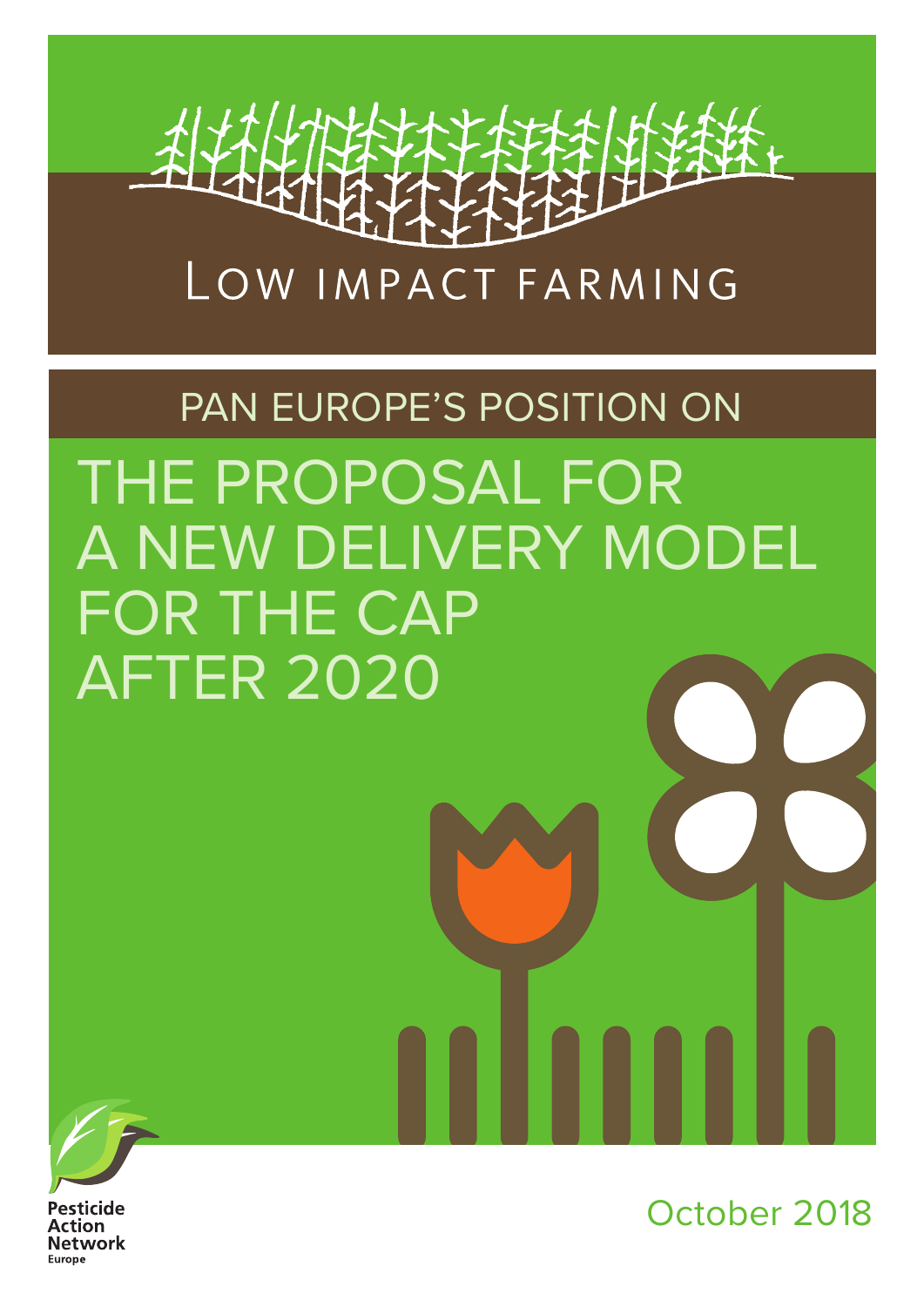# PAN Europe's position on THE PROPOSAL FOR A NEW DELIVERY MODEL FOR THE CAP AFTER 2020

This position paper responds to the legislative proposals<sup>1</sup> on<br>the CAP strategic plans released by the European Commis-<br>sion on 1st June 2018, with a focus on pesticide use, while<br>also proposing fundamental improvements i his position paper responds to the legislative proposals<sup>1</sup> on the CAP strategic plans released by the European Commission on 1st June 2018, with a focus on pesticide use, while also proposing fundamental improvements in the CAP to encourage the much-needed agro-ecological transition.

2018/0216 (COD)) on the rules governing support for strategic plans to be drawn up by Member States under the Common Agricultural Policy (CAP Strategic Plans) were published.

The New Delivery Model (NDM) is presented as a result-based approach. One of the few innovations in these legislative proposals is the much higher flexibility given to Member States on how to support farmers in the future. However, they provide little inspiration regarding the transition towards low-impact farming.

The idea is that each Member State should prepare a national strategic plan using 9 EU-wide objectives measured by 28 **impact** indicators, and that this plan will be assessed and approved by the Commission and then monitored annually. However, performance will be assessed using **result** indicators (intended to measure yearly progress in achieving the overall objectives of the CAP by the Member States) and **output** indicators (intended to measure multiannual progress and policy results). These are found in Annex I of the legislative proposal for the CAP strategic plans regulation).

The idea of a strategic plan is only of value if the indicators are strong enough to measure environmental and climate-friendly progress/ change/transition, and if each Member State sets serious reduction targets and timetables for the uptake of environmental practices including reduced pesticide use for each farmer.

**<sup>1</sup> https://eur-lex.europa.eu/legal-content/EN/TXT/?uri=COM%3A2018%3A392%3AFIN**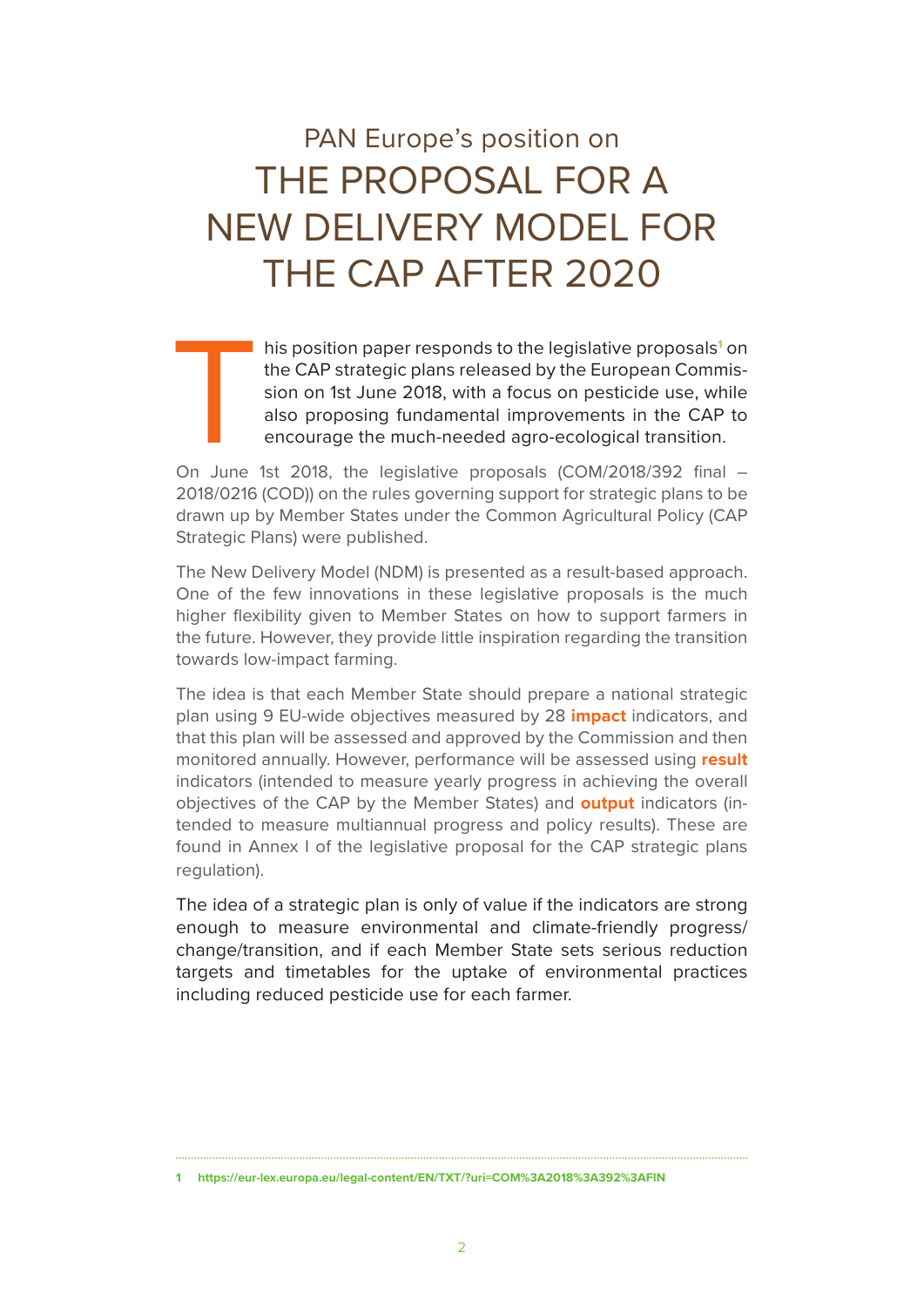# 1 Why should the EU's Common Agricultural Policy address pesticide use reductions?

I n the EU, we pay around €60 billion each year to support our farmers. The majority of these payments are made to the same European farmers who each year buy around 400,000 tonnes of active chemical substances which are applied to the fields, influencing negatively public health, the environment and biodiversity. They also come with an economic cost for society at large. It is illogical for public funds to be spent on practices which pollute.

- Studies in the UK and Germany show that costs of pesticide use on people and the environment are US\$257m and \$166m, respectively (Pretty & Waibel, 2005).
- UK water companies spent £189m removing nitrates and £92m removing pesticides from their water supplies between 2004-2005 and 2008-2009 (National Audit Service, 2010) (+/- €350m)

#### **A few examples of the costs to society for pesticide use**

\*Netherlands: Dutch consumers pay more for their tap water because farmers continue to use toxic pesticides like Roundup in their pastures, according to water company Vitens. Cleaning up the groundwater costs Vitens around €15m extra every year, according to De Gelderlander**<sup>2</sup>**.

#### **Transition**

It is fundamental that the €60 billion in the CAP each year, especially now that it is being promoted as a result-based policy, should support farmers financially and technically in their conversion to low-impact farming systems, continuously reducing their dependency on pesticides through the uptake of agro-ecological and organic production techniques.

**<sup>2</sup> https://nltimes.nl/2018/04/23/dutch-tap-water-expensive-due-poison-pastures-water-company**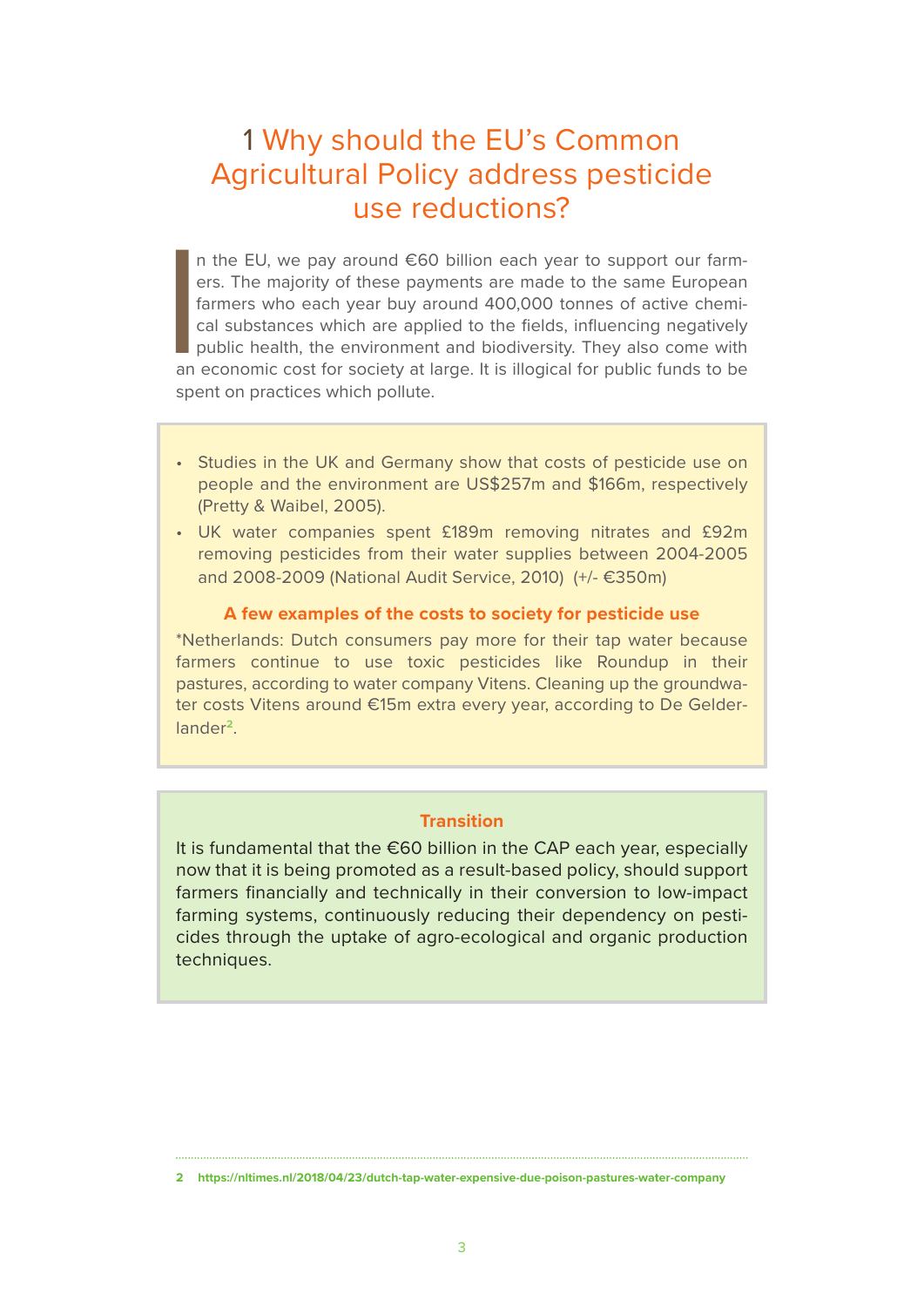# 2 How does the current Common Agricultural Policy deliver on pesticides?

CAP does not deliver on pesticide use reductions.

PAN Europe reflection paper<sup>3</sup> clearly shows that the current<br>CAP does not deliver on pesticide use reductions.<br>The EU Directive 2009/128/EU on the sustainable use of<br>pesticides (SUD<sup>4</sup>) specifies that farmers need to appl The EU Directive 2009/128/EU on the sustainable use of pesticides (SUD**4**) specifies that farmers need to apply the eight principles of Integrated Pest Management (IPM)**5**, and

that Member States have to assist farmers to achieve this. The SUD says:

- Member States shall take all necessary measures to promote low pesticide-input pest management, giving wherever possible priority to non-chemical methods allowing all farmers to apply Integrated Pest Management as from January 2014 (article 14).
- Member States shall establish appropriately-sized buffer zones to protect non-target aquatic organisms and safeguard zones for surface and groundwater used for the abstraction of drinking water, where pesticides must not be used or stored (article 11).

Recital (35) of the EU Regulation 1107/2009 on pesticides, relating to the principles of integrated pest management, states unequivocally:

"The Council should include in the statutory management requirement referred to in Annex III to Council Regulation (EC) No 1782/2003 of 29 September 2003 establishing common rules for direct support schemes under the common agricultural policy and establishing certain support schemes for farmers (1), the principles of integrated pest management, including good plant protection practice and non-chemical methods of plant protection and pest and crop management."

In reality, Member States still have to identify the mandatory and voluntary aspects of IPM, and integrate these into the Common Agricultural Policy. So far, Member States are only obliged to inform farmers about IPM (see regulatory details in annex).

**<sup>3</sup> https://www.pan-europe.info/sites/pan-europe.info/files/Why%20the%20CAP%20is%20broken%20on%20pesticides.docx.pdf**

**<sup>4</sup> https://ec.europa.eu/food/plant/pesticides/sustainable\_use\_pesticides\_en**

**<sup>5</sup> https://link.springer.com/article/10.1007/s13593-015-0327-9 https://www.researchgate.net/publication/280315978\_Eight\_principles\_of\_integrated\_pest\_management**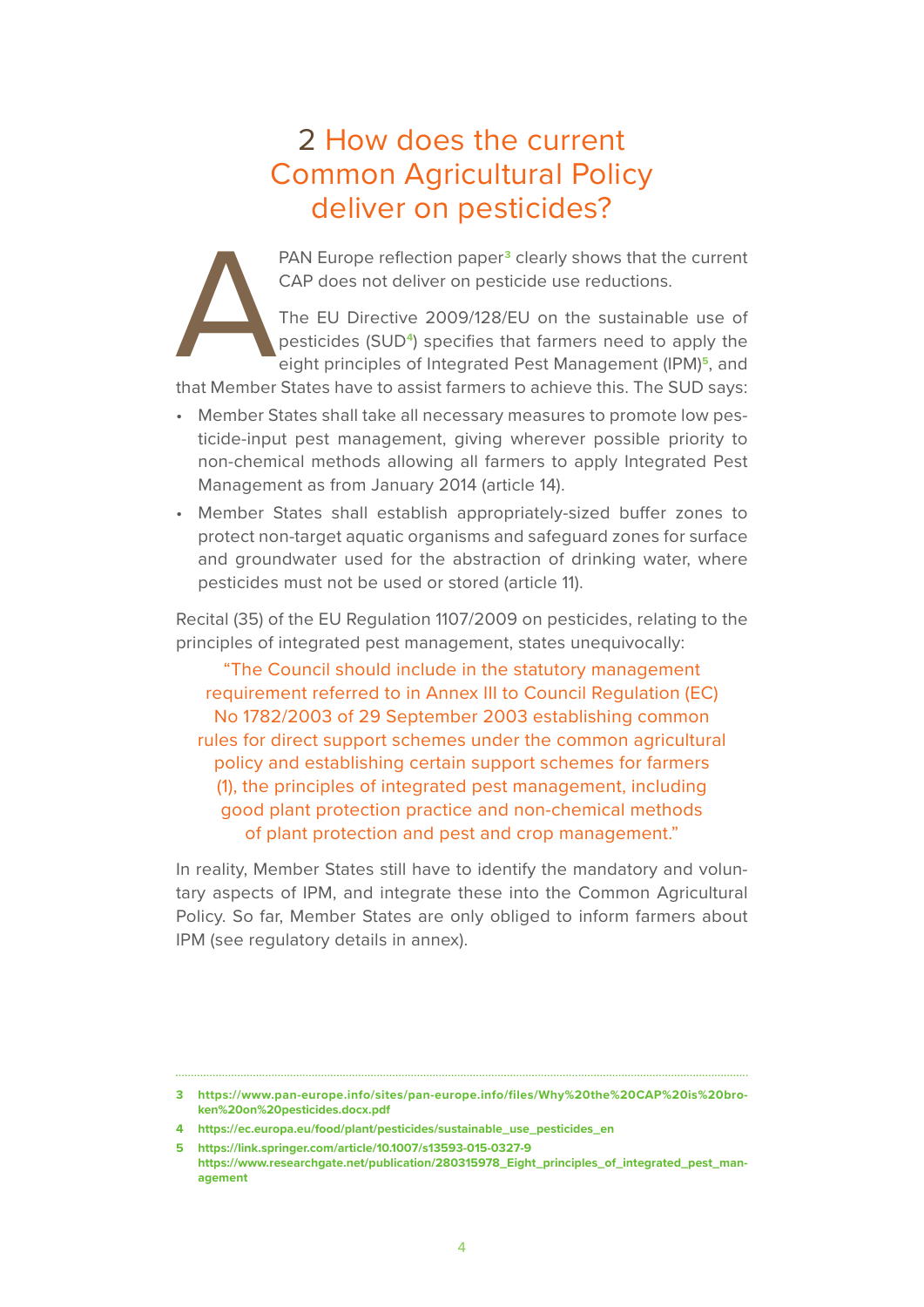# 3 How much do the CAP legislative proposals need to be improved to target serious pesticide use reduction?

he legislative proposals should be amended as follows to allow for serious pesticide use reductions in the EU model of farming:

# 3.1 Ambition

T Firstly, in the CAP regulation, the level of ambition must be high. The law must lay down the duty for the Commission to ensure that ALL the objectives are covered in a satisfactory and ambitious way, across all sectors, at the stage when they check national CAP strategic plans, for example to ensure targets are set by the Member States that aim at significant improvements in the uptake of alternative measures, and significant pesticide use reductions, with clear timelines. Secondly, the Commission must be empowered to keep the Member States' ambition and delivery high over the medium term.

# 3.2 Indicators

Each National Strategic Plans must contain serious quantitative targets and timetables for pesticide dependency reductions and uptake of agro-ecological techniques and organic agriculture, combined with solid indicators related to measures from both funds on significant pesticide dependency reductions to measure the transition.

# 3.3 Cross Compliance (SMR+GAEC**6**)

Each arable farmer must be obliged to apply long crop rotations including leguminous crops, while farmers with permanent crops must be required to increase biological and structural diversity.

# 3.4 Eco-schemes and Agri-Environmental Measures (AEM)

Each Member State should offer financial support to farmers for the uptake of non-chemical alternatives to pesticides (agronomic, mechanical, physical, biological), as part of an overall strategy moving towards smarter agro-ecological production systems, from integrated pest management (IPM) through to organic farming. The move to zero pesticides needs to be facilitated by a package of measures.

**<sup>6</sup> Statutory management requirements (SMR) are parts of existing EU directives and regulations that are deemed relevant for farmers to respect in order to receive full CAP payments. Good agricultural and environmental conditions are good farming practices that likewise must be respected in order to receive full payment.**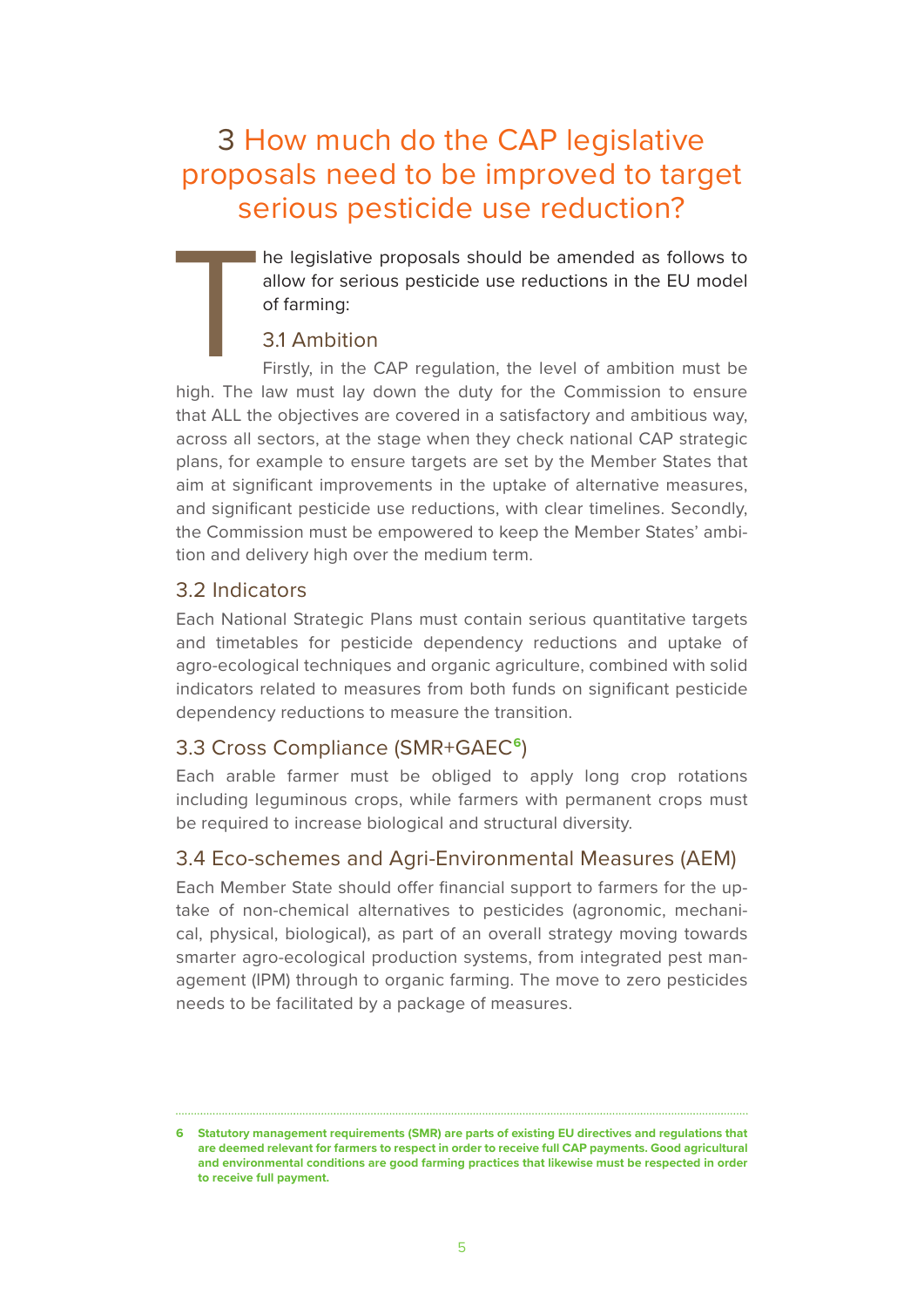## 3.5 Risk Management Scheme

Should be taken from first pillar payments, having as the objective preventative actions in line with Veneto IPM**<sup>7</sup>** .

## 3.6 Independent Farm Advisory Systems (FAS)

Should be introduced across the EU, enabling farmers in taking up alternative production systems. The starting point would be applying existing provisions like IPM, the sustainable use of pesticides,the water framework directives and the restrictions on neonicotinoids. Over time, the transition towards genuinely low impact farming systems would be ensured, with organic systems being used as demonstration projects.

## 3.7 Budget sharing

Should be fair so that the budget cuts should only be in Pillar I, while there should be total protection  $-$  and if possible an increase  $-$  in Pillar II funding. The overall sum of the Eco-scheme and the Agri-Environmental Measures within the rural development programme must be ring-fenced at 70% of overall budget, at the least.



**7 https://www.pan-europe.info/sites/pan-europe.info/files/public/resources/briefings/pan-e-riskmanagement-tool.pdf**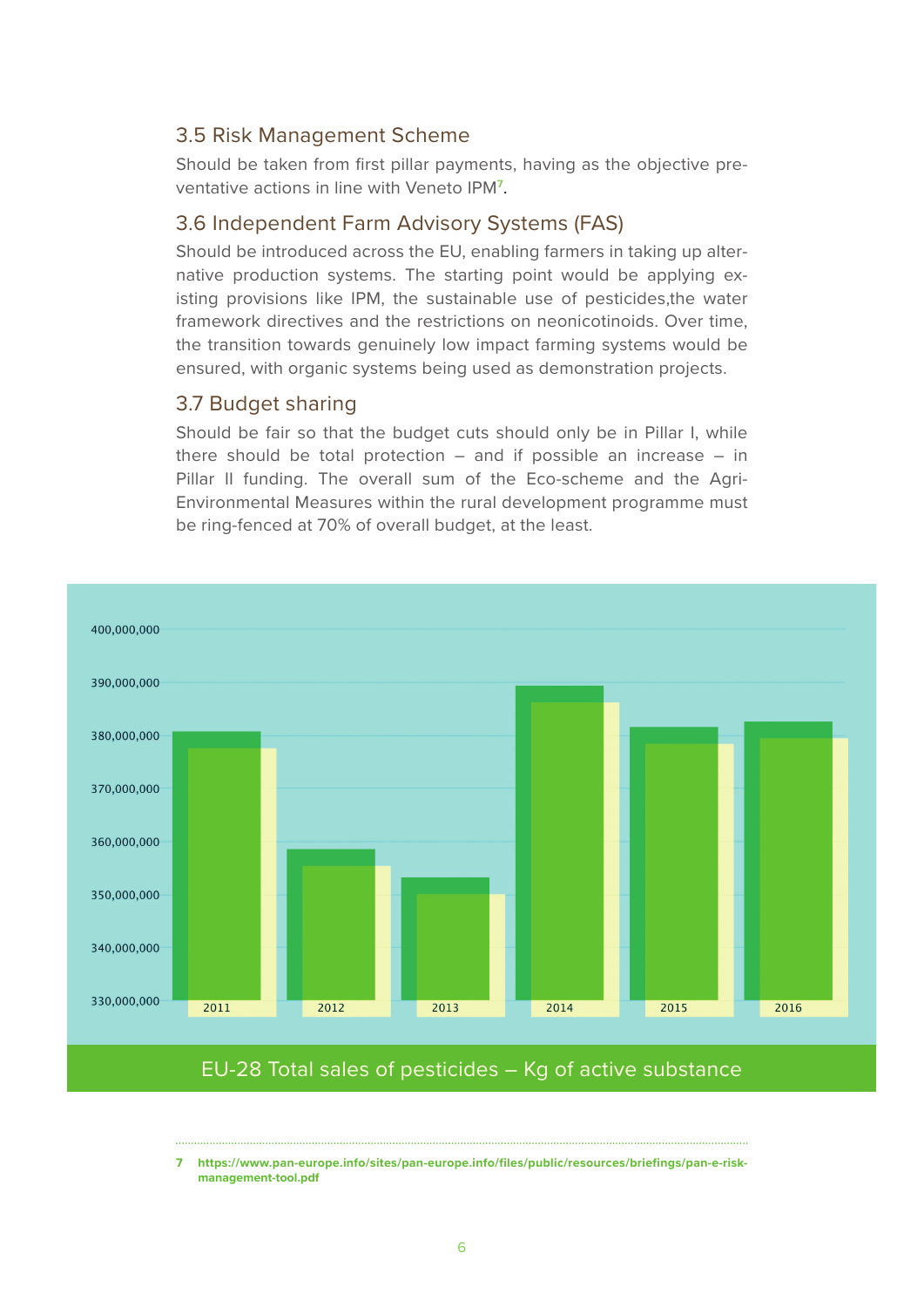# 4 A detailed proposal for improving the CAP legislative proposals in order to target truly effective pesticide use reduction

#### 4.1 Ambition

In the European Citizens' Initiative**8**, 1.3 million EU citizens have called for **"Set EU-wide mandatory reduction targets for pesticide use, with a view to achieving a pesticide-free future"**. The European Commission replied:

"EU policy is already directed towards reducing dependency on pesticides and achieving a pesticide-free future as requested by the European Citizens' Initiative. The Commission will strive to ensure that Member States comply with their obligations under the Sustainable Use Directive and reduce dependency on pesticides."

The impact assessment which accompanied the legislative proposals recognised:

"As stated during the public consultation and in the Communication on the Future of food and farming, the CAP is expected to respond better to consumer demands on food and health. Related societal expectations stretch over various food-related aspects such as food security, safety and quality, affordability of food, health issues such as pesticide load and antimicrobial resistance."

However, this concern did not make it into the draft of the legislative proposal published in June 2018. That must be remedied and pesticide reduction must be put back in.

According to the SUD, farmers need to apply the eight principles of IPM, and to move towards alternative approaches and techniques to reduce their dependency on pesticides.

It is fundamental that the €60 billion in the CAP each year, especially now that it is being promoted as a result-based policy, should support farmers financially and technically in their conversion to low-impact farming systems, continuously reducing their dependency on pesticides through the uptake of agro-ecological and organic production techniques.

**8 http://europa.eu/rapid/press-release\_IP-17-5191\_en.htm**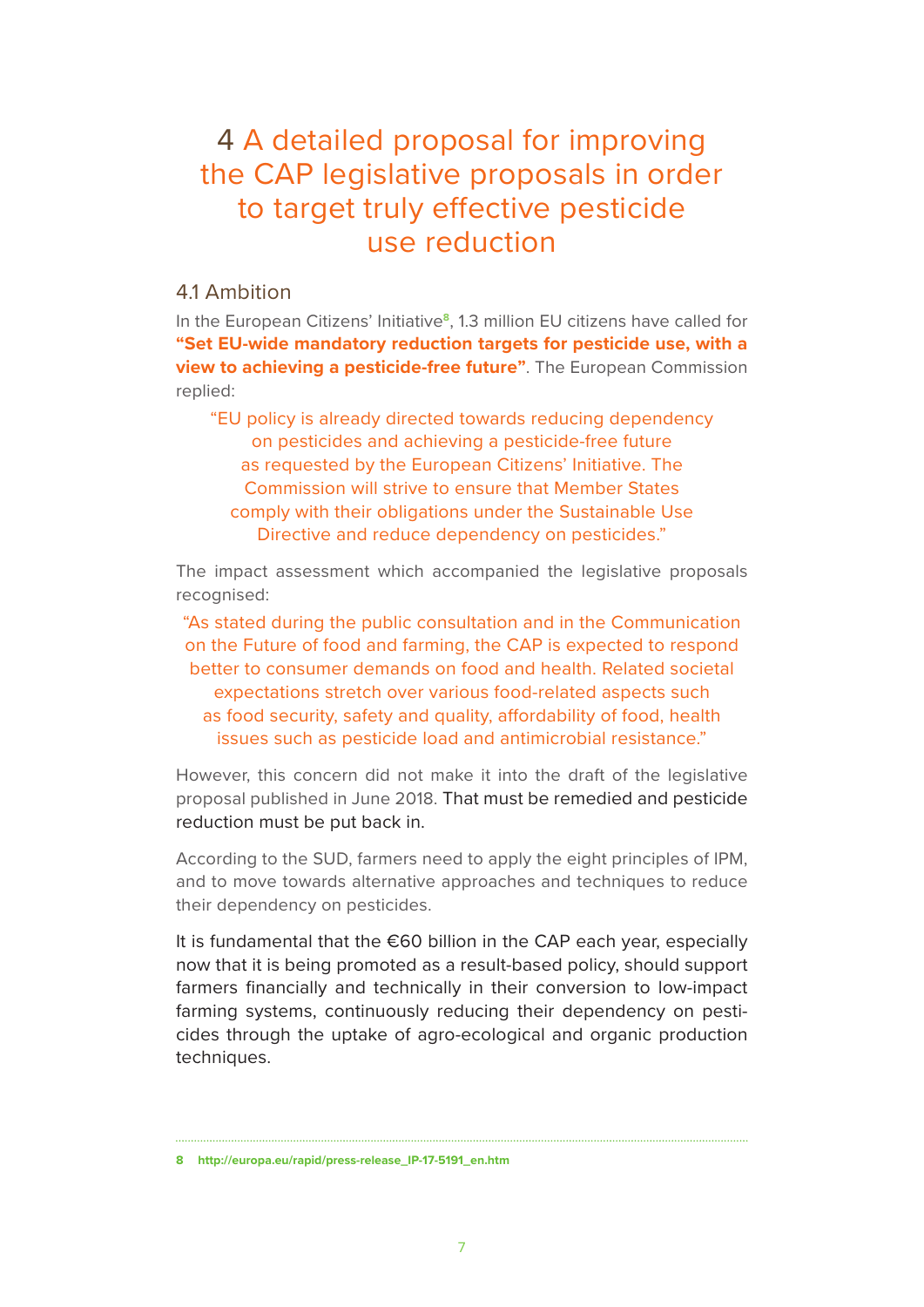# 4.2 Introduction of true output indicators on pesticide use reductions

In the legislative proposals, pesticide use is neither mentioned in the indicators linked to biodiversity (e.g. pollinators) nor in the indicators linked to water. Sustainable pesticide use is only mentioned as an indicator within "societal demands on food and health, including safe, nutritious and sustainable food" (I.27). The result indicator (R.37) for Sustainable pesticide use states: Share of agricultural land concerned by supported specific actions which lead to a sustainable use of pesticides in order to reduce risks and impacts of pesticides' without specifying what the specific actions are. At the same time, the "Output indicator" is missing.

PAN Europe calls for an output indicator on pesticide dependency reductions introduced to measure compliance with article 14 of the SUD and the 8 principles of IPM (IPM triangle), linking this to the development of a new specific measure within rural development (see point 4 below).

# 4.3 Cross compliance rules relating to pesticides

#### a Statutory Mandatory Requirements

In the new CAP legislative proposals regarding CAP beyond 2020 published by the European Commission in June 2018**9**, the European Commission again proposes to integrate the following pesticide-related aspects into the SMRs.

| <b>SMR 12</b><br>(CURRENTLY<br><b>SMR 10)</b> | Regulation (EC) No 1107/2009 of the European Parliament and of the Council of 21<br>October 2009 concerning the placing of plant protection products on the market:<br>• Article 55, first and second sentence:<br>"Plant protection products shall be used properly. Proper use shall include the application<br>of the principles of good plant protection practice and compliance with the conditions<br>established in accordance with Article 31 and specified on the labelling."<br>Note the last sentence of that same article is not included:<br>"It shall also comply with the provisions of Directive 2009/128/EC and, in particular, with<br>general principles of integrated pest management, as referred to in Article 14 of and<br>Annex III to that Directive, which shall apply at the latest by 1 January 2014" |  |
|-----------------------------------------------|-----------------------------------------------------------------------------------------------------------------------------------------------------------------------------------------------------------------------------------------------------------------------------------------------------------------------------------------------------------------------------------------------------------------------------------------------------------------------------------------------------------------------------------------------------------------------------------------------------------------------------------------------------------------------------------------------------------------------------------------------------------------------------------------------------------------------------------|--|
| <b>SMR 13</b><br>(NEW)                        | Directive 2009/128/EC of the European Parliament and of the Council of 21 October<br>2009 establishing a framework for Community action to achieve the sustainable use of<br>pesticides (OJ L 309, 24.11.2009, p. 71):<br>$\cdot$ Article 5(2), $-$ Article 8(1 to 5)<br>• Article 12 with regard to restrictions on the use of pesticides in protected areas defined<br>on the basis of the Water Framework Directive and Natura 2000 legislation.<br>• Article 13(1) and (3) on handling and storage of pesticides and disposal of remnants.                                                                                                                                                                                                                                                                                    |  |

**<sup>9</sup> https://ec.europa.eu/info/food-farming-fisheries/key-policies/common-agricultural-policy/future-cap\_en**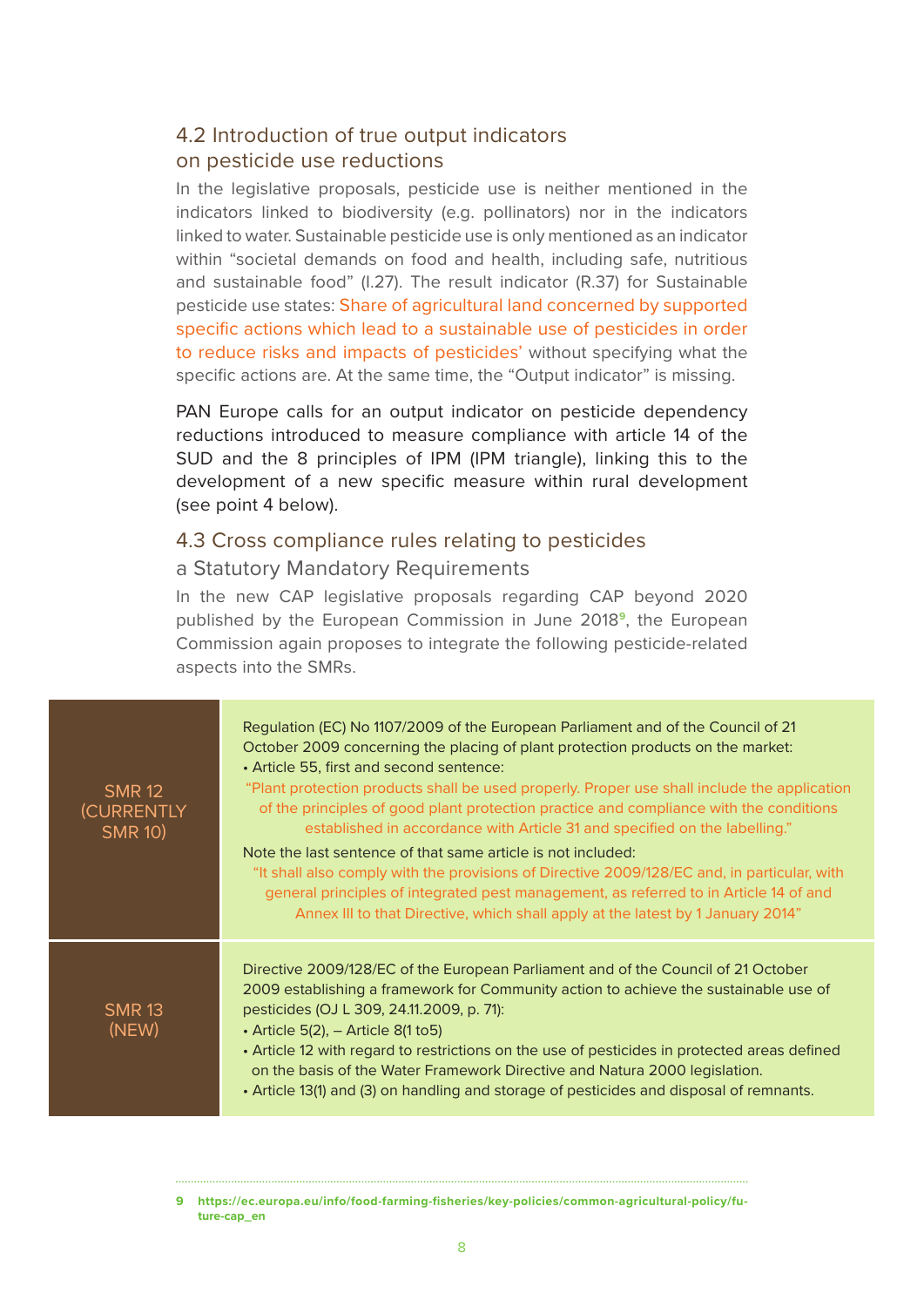So, again, there is no specific reference to article 14 of the SUD, which states that farmers must apply Integrated Pest Management as of January 2014, despite the fact that Regulation 1107/2007 specifies that this should be done. Indeed, this same article should have been the basis of informing farmers about IPM, through farm advisory systems (FAS) since the 2013 reform**10**. Instead the new CAP legislative proposals propose – as can be seen from the above table – that farmers by definition are achieving IPM simply by receiving training (article 5), checking their equipment (article 8), respecting restrictions on the use of pesticides in protected areas (articles 12), and handling and storing pesticides carefully (article 13). Nothing about actual implementation of IPM.

This is simply not good enough. There needs to be a clear and explicit link to IPM measures. Only this will help allow us to catch up on the long overdue and weak implementation of IPM.

PAN Europe calls for the Statutory Mandatory Requirements to make reference to article 14 of the SUD, which states:

"Member States shall take all necessary measures to promote low pesticide-input pest management, giving wherever possible priority to non-chemical methods, so that professional users of pesticides switch to practices and products with the lowest risk to human health and the environment among those available for the same pest problem."

Member States should define rules encouraging farmers to reduce pesticide dependency, by promoting uptake of the eight IPM principles as defined in Annex III of the SUD, recalling principle 8:

#### "Based on the records on the use of pesticides and on the monitoring of harmful organisms the professional user should check the success of the applied plant protection measures."

PAN Europe calls for SMR 12 to include article 55 of Reg.1107/2007 in its entirety, as well as adding article 14 of the SUD to SMR 14.

Also, PAN Europe calls for the addition to SMR 12 of the part of article 67 of Reg.1107/2009 which states:

"Professional users of plant protection products shall, for at least 3 years, keep records of the plant protection products they use, containing the name of the plant protection product, the time and the dose of application, the area and the crop where the plant protection product was used. They shall make the relevant information contained in these records available to the competent authority on request. Third parties such as the drinking water industry, retailers or residents, may request access to this information by addressing the competent authority."

9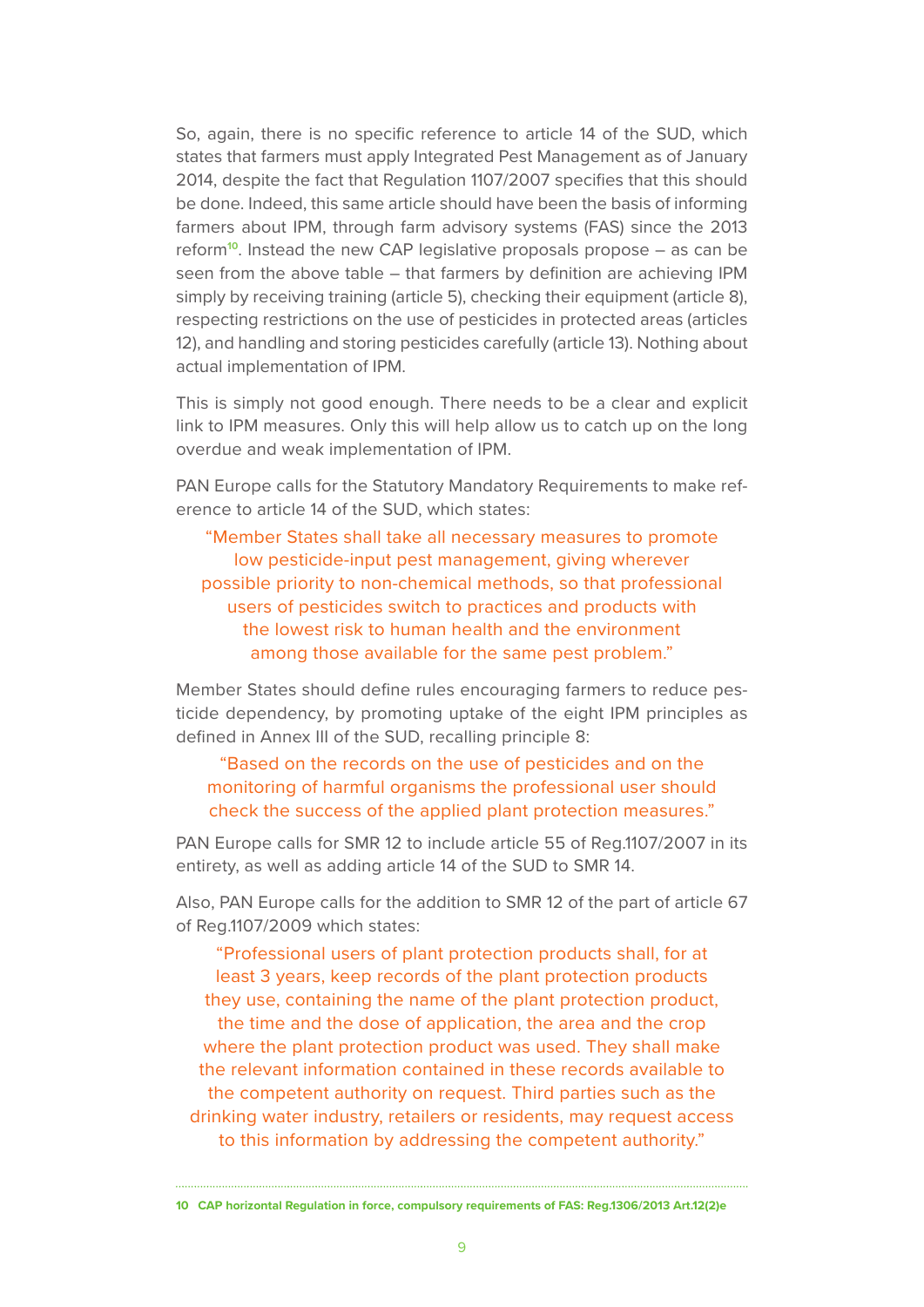Doing so would be a fundamental tool for monitoring adherence to the cross-compliance rules. This would allow authorities on Member State and EU level as well as concerned citizens to track performance of the CAP in terms of pesticide use reductions across the EU.

#### **Farmers collection of pesticides use – example from Ireland**

Since 2003, farmers have been obliged to maintain records of pesticides used. Farmers are inspected through the farm payments section (Integrated Controls Division) but are additionally subject to inspection from personnel from this division as well as local authorities etc. Ireland conducts a pesticide usage survey on an annual basis and these survey results are available on our website.

#### b Good Agronomic and Environmental Conditions (GAEC standards)

The legislative proposals in the GAEC requirements (GAEC 8), which farmers need to comply with in order to obtain full direct payments, suggest a reversion to the 1999 requirements specifying crop rotation. PAN Europe strongly welcomes this move.

The legislative proposals also add a GAEC requirement to include non-productive features or areas (GAEC 9). These have existed since 2003 in the form of landscape features (these are paid for as if they were productive land, to prevent farmers from removing all non-productive elements). This is another positive aspect, except for the fact that neither these nor the establishment of buffer strips along water courses (GAEC 4) are specified as having to be pesticide-free. These non-productive areas act as refuges or habitats for beneficial species, including pollinators and natural predators of pests, which boost the productivity of adjacent crops**11**. The non-application of pesticides on those areas is essential to allow those species to flourish by avoiding direct mortality of helpful insects or the plants they live on. Non-application of pesticides on buffer strips alongside watercourses is important to avoid direct exposure of aquatic species to substances that will kill them.

PAN Europe welcomes the concept of (re-)introducing crop rotation into GAEC, but we recall the pesticide-free aspect of the Ecological Focus Areas introduced in 2018, and call for these legislative proposals to be expanded (PAN's proposals are added in orange):

**11 Increases in productivity of +11% wheat, +26% in peas and +32% in carrots: table 2, pg 13. https://ec.europa.eu/eip/agriculture/sites/agri-eip/files/eip-agri\_fg\_ecological-focus-areas\_final-report\_en.pdf**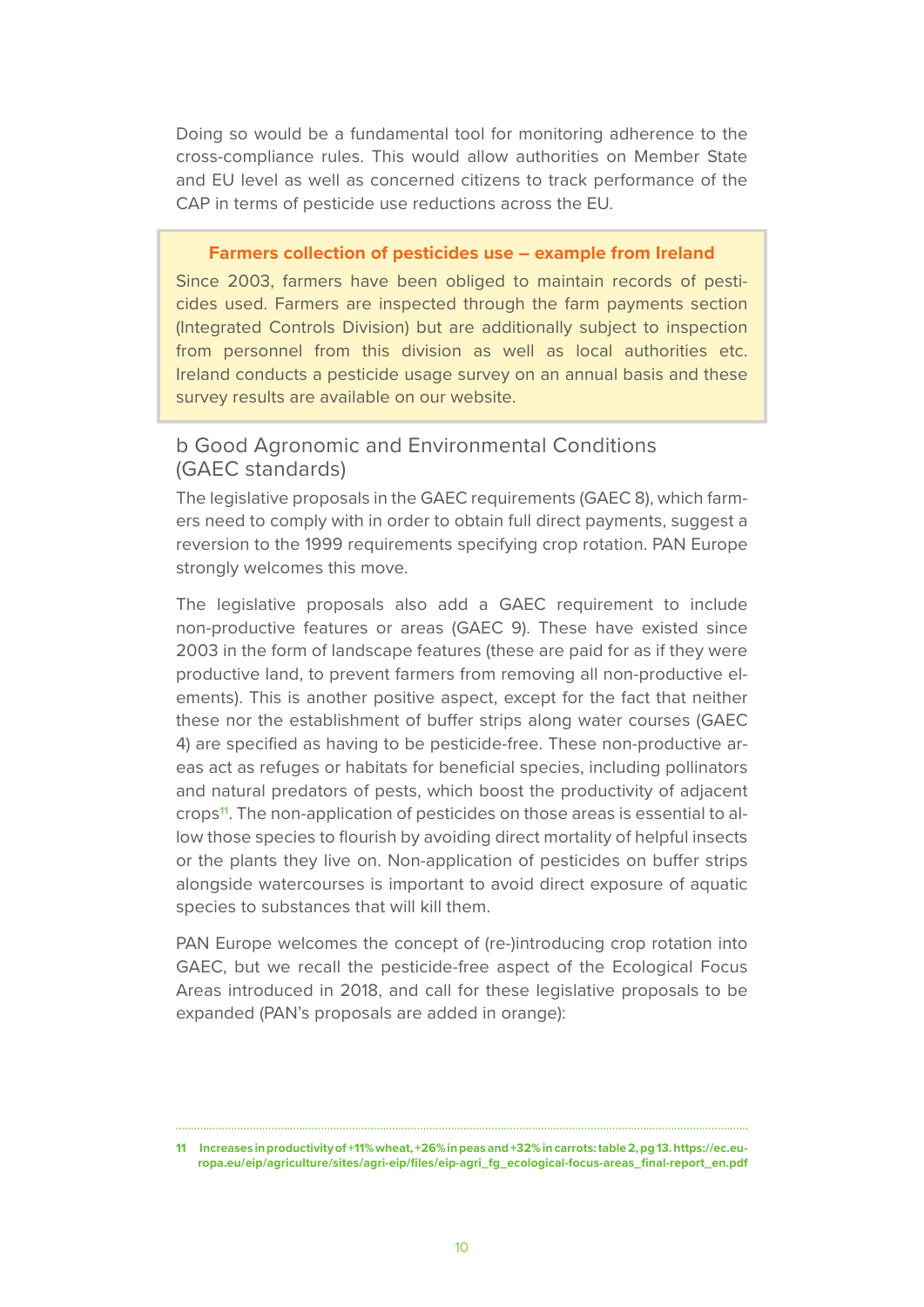| GAEC <sub>8</sub> | At least four years' Crop rotation with<br>leguminous crops on all arable land                                                                                                                                                                                                                                    | Preserve the soil potential<br><b>Break pest reproductive cycles</b><br><b>Decrease susceptibility to pest attack</b><br><b>Increase nitrogen fixing</b><br><b>Provide animal fodder</b> |
|-------------------|-------------------------------------------------------------------------------------------------------------------------------------------------------------------------------------------------------------------------------------------------------------------------------------------------------------------|------------------------------------------------------------------------------------------------------------------------------------------------------------------------------------------|
| GAEC <sub>9</sub> | Minimum share of agricultural area<br>devoted to non-productive features or areas<br>where agrochemicals are not to be used<br>Retention of landscape features<br>Ban on cutting hedges and trees during<br>the bird breeding and rearing season<br>As an option, measures for avoiding<br>invasive plant species | Maintenance of non-productive features<br>and area to improve on-farm biodiversity,<br>especially boosting functional biodiversity<br>and beneficial species                             |
| GAEC <sub>4</sub> | Establishment of buffer strips along water<br>courses with no pesticide or fertiliser use                                                                                                                                                                                                                         | Protection of river courses and aquatic<br>species/ecosystems against pollution,<br>toxicity and run-off                                                                                 |

PAN Europe notices that many of the GAECs being proposed are limited in scope, often only targeted at a single aspect, while the holistic approach is missing. For instance GAEC 5, linked to the use of farm sustainability tools for farms and proposing all farmers develop a nutrient management plan.

PAN Europe and its members propose that GAEC requirements become holistic and agro-ecological in scope, thereby allowing farmers to start thinking in terms of system change towards effective input use reduction.

## 4.4 Eco-schemes and Rural Development programmes

#### a Eco-schemes

The legislative proposals identify a new first pillar measure, Eco-schemes, mandatory for Member States to offer, but voluntary for farmers to apply.

- PAN Europe encourages a strengthening of the legislative proposal linking the Eco-schemes to the "assessment of needs" defined in article 96 in the CAP strategic plan proposal. This would support farmers having clear input reduction plans with timetables of action, and would be a key to encouraging the much-needed transition towards low-impact farming.
- We call for this measure to become mandatory for farmers.
- Finally, we call for ring-fencing 70% of all CAP spending to the Ecoscheme and Agri-Environmental measures as defined in article 86.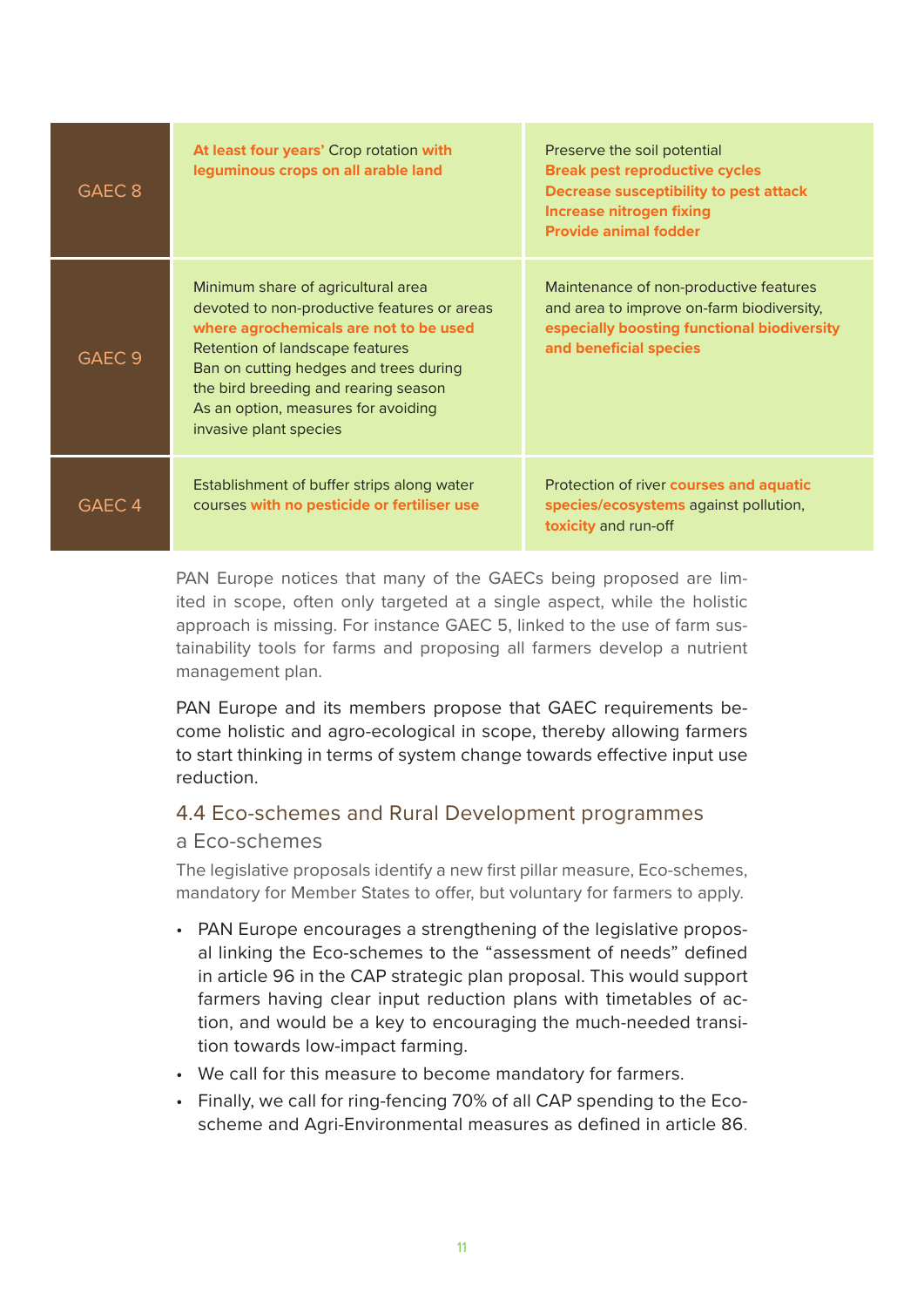#### b Rural Development

Currently there are around 120 rural development programmes but little to clarify how Member States and regions are offering funding to farmers for their uptake of IPM and pesticide use reductions. The European Commission conducted fact-finding missions in Member States in 2017 regarding the implementation of the SUD, andreported**12** as follows:

The German fact-finding report on the Sustainable Use of Pesticides**<sup>13</sup>** states (point 61): Growers can claim additional payments for IPM-related measures such as using biological controls against the European corn borer in maize and pheromones in orchards to control codling moth, establishing buffer zones adjacent to water courses, and including flower strips in arable fields.

In Lower Saxony, growers can claim additional payments for crop rotation practices and including flower strips in arable fields. At a national level, 25% of UAA is implementing some measure under Rural Development programmes, many of which contain measures complementary to IPM.

The Swedish fact-finding report on the Sustainable Use of Pesticides**<sup>14</sup>** states (point 48): Farmers can receive additional payments under Rural Development programmes for measures taken under the scheme. Participating farmers receive a series of visits to guide them in improving their practices and attend farmer-led group discussions on specific problem areas. While the primary focus is nutrient use efficiency, several aspects of IPM, including crop rotation, crop nutrition, plant protection and conserving biodiversity are incorporated into this scheme.

All too often, the current measures within rural development that Member States activate to encourage pesticide use reductions seem overly bureaucratic, or focusing on one method, therefore by nature lacking dynamism. As a result, these schemes are not capable of integrating new non-chemical alternatives into the systems in the short term, nor are they able to support farmers effectively in their transition towards the uptake of alternatives and the development of organic production systems.

PAN Europe calls for a specific measure within the rural development scheme targeted at real pesticide use reductions, coupled with clear timetables showing the transition.

**<sup>12</sup> Other examples from rural development schemes to reduce herbicides in France, Luxembourg and Belgium can be found in the report on Alternatives to Herbicide Use in Weed Management – The Case of Glyphosate https://www.pan-europe.info/sites/pan-europe.info/files/Report\_Alternatives%20to%20Glyphosate\_July\_2018.pdf**

**<sup>13</sup> http://ec.europa.eu/food/audits-analysis/audit\_reports/details.cfm?rep\_id=3896**

**<sup>14</sup> http://ec.europa.eu/food/audits-analysis/audit\_reports/details.cfm?rep\_id=3909**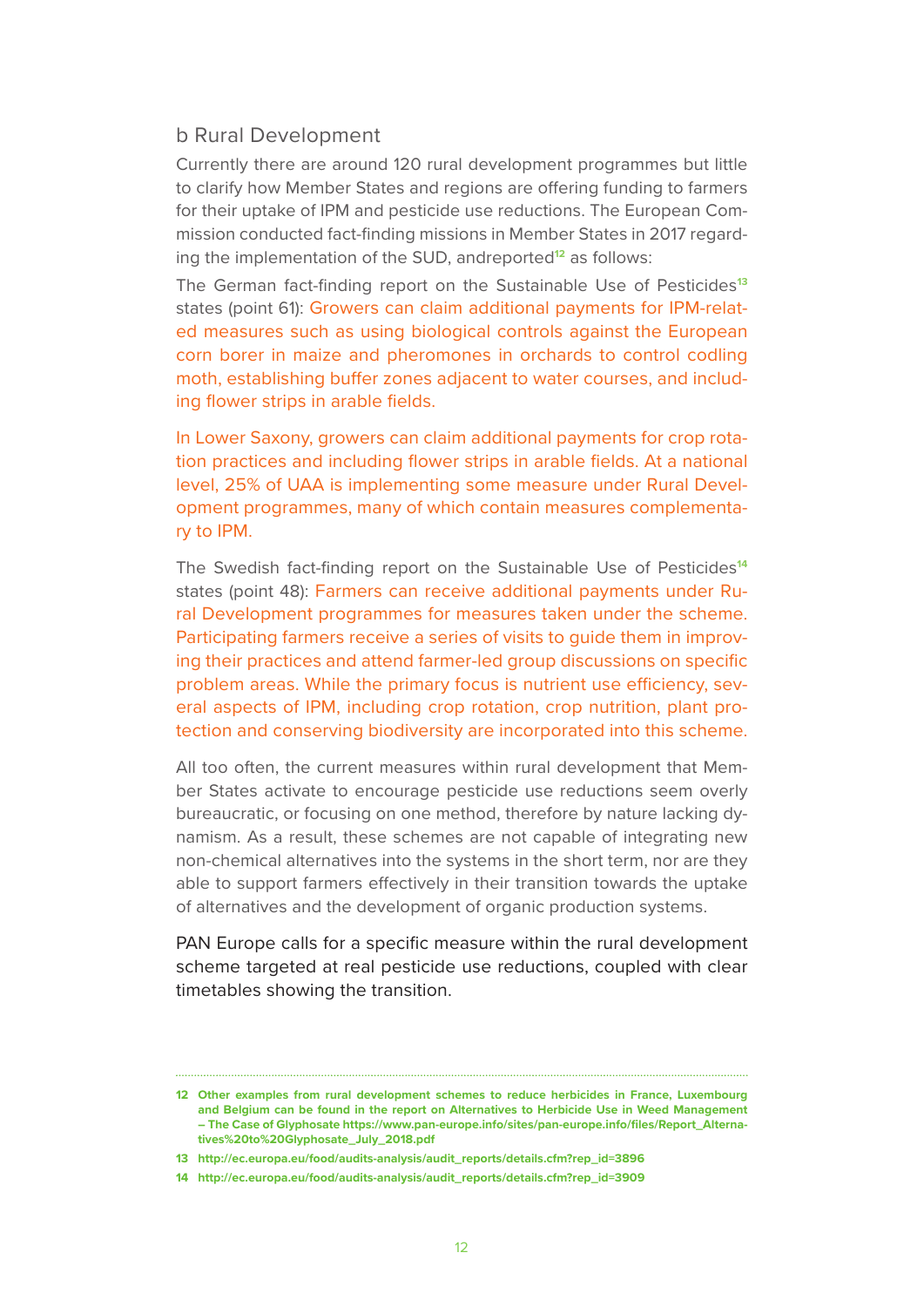Also, we call for Member States and/or regions to stop offering rural development funding to farmers who use chemical inputs, as has already been done in some regions**15**.

#### 4.6 Risk management

The legislative proposals make risk management tools a mandatory rural development scheme. This would make the measure compulsory for all Member States to offer but voluntary for farmers to use. Some of the best ways of mitigating the risk of pest attack and climate-change-linked weather events involve adopting agro-ecological techniques that increase the resilience of the whole production system. Insurance schemes might fossilise bad practices such as year-on-year monocultures or poor care of soil, meaning increased expenditure and no improvement, so conditions must be built in to insurance to ensure farmers are taking mitigation actions in the first place.

PAN Europe calls for this scheme to be included in the 1st pillar, so paid for from first pillar payments, and having as its objective preventative actions. This is in line with regional approaches such as Veneto (Italy) where IPM measures are a pre-condition**<sup>16</sup>**.

## 4.7 The European Innovative Partnership (EIP) on Agriculture and development of a truly independent Farm Advisory Service (FAS)

Since 1999, all Member States have been obliged to set up so-called Farm Advisory System (FAS), which assist farmers in fulfilling legislative requirements, especially as related to the environment**17**. As part of the 2013 reform of the CAP, this baseline was updated and as from 2015, Member States must advise on Integrated Pest Management, as called for in Article 55 of Regulation 1107/2009 on plant protection products and Article 14 of Directive 2009/128/EC on the sustainable use of pesticides.

These requirements are being maintained in the new CAP legislative proposals, and the aspect of 'independent advice' is being reinforced. However, while the potential of the FAS is huge in the development of independent advice, the actual implementation remains very limited. Only a few Member States, like the United Kingdom**18**, have made the FAS visible, by establishing an easy-to-find homepage. Even the

**<sup>15</sup> https://firenze.repubblica.it/cronaca/2018/08/12/news/rossi\_la\_toscana\_vieta\_l\_uso\_del\_glifosato\_del\_in\_agricoltura\_e\_cancerogeno\_-203946328/?refresh\_ce:** *"Noi, come Regione Toscana faremo subito un provvedimento per escludere dai premi del Piano di Sviluppo Rurale le aziende che ne facciano uso"*

**<sup>16</sup> https://www.pan-europe.info/sites/pan-europe.info/files/public/resources/briefings/pan-e-riskmanagement-tool.pdf see toxic free towns: https://www.low-impact-farming.info/non-toxic-areas**

**<sup>17</sup> https://ec.europa.eu/agriculture/direct-support/cross-compliance/farm-advisory-system\_en**

**<sup>18</sup> https://www.gov.uk/government/groups/farming-advice-service**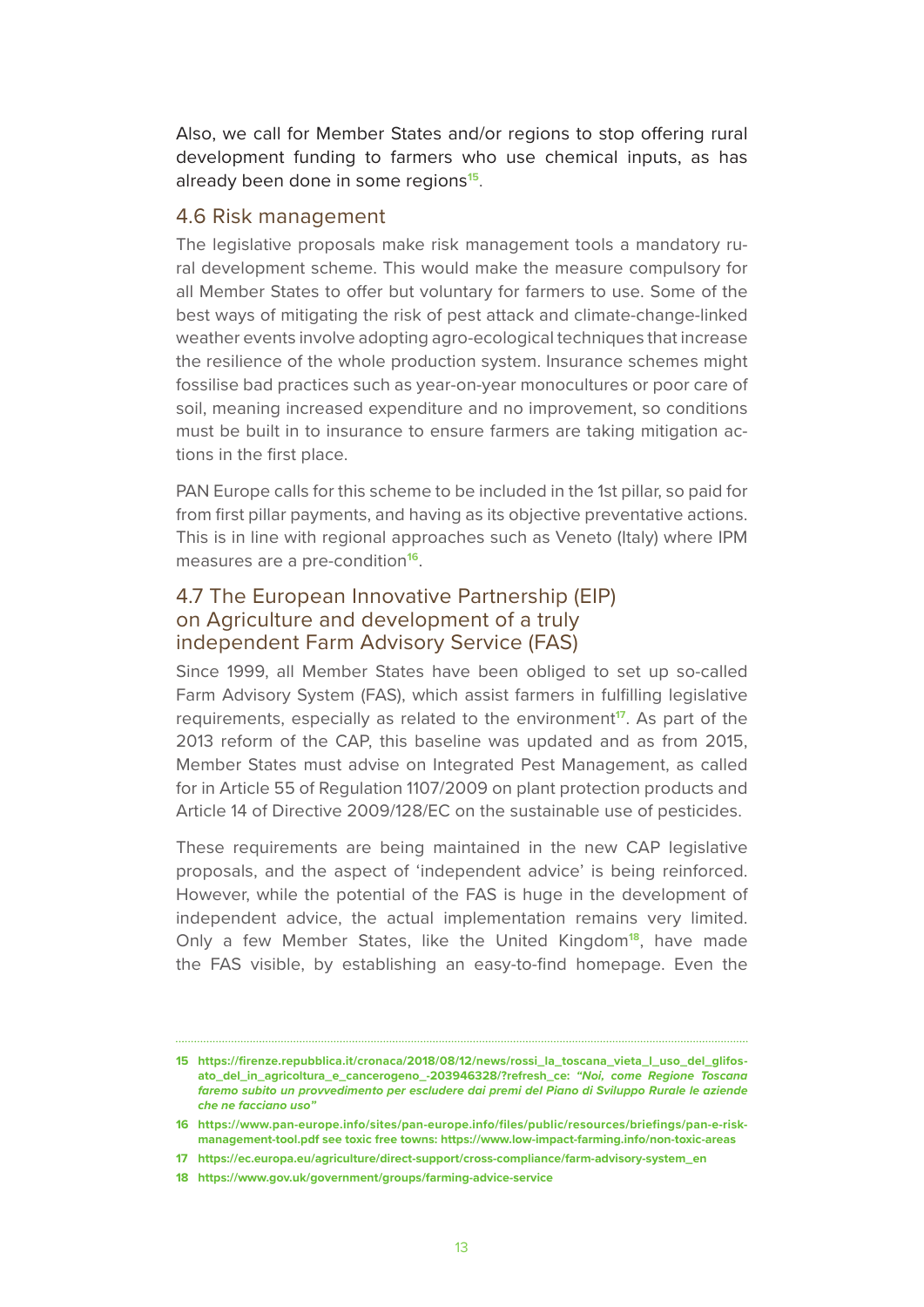Member States who have taken some action are only focusing on how to apply pesticides "better", rather than actually reducing application by promoting the uptake of agronomic and physical alternatives to chemical pesticides.

PAN Europe welcomes the effort being made in developing independent Farm Advisory Services across Europe, and we call for this to be financed by public funding, to avoid undue industry influence.

However, training, advice and voluntary measures alone will not be enough to make the European model of farming deliver on its environmental and climate obligations**19**. Mandatory actions are needed, including making sure that all conventional farmers throughout Europe seriously reduce their pesticide use and all Member States set clear and ambitious targets for mainstreaming better practices.

#### **Example of an FAS model encouraging transition**

In 2011-2013 the Danish organic movement conducted an EU-financed pilot project assisting conventional farmers to consider converting to organic. Agreements were made with 12 Danish towns mainly as part of a campaign to protect their drinking water from contamination with pesticides (see toxic free towns) – altogether offering around 3000 farmers a conversion check and assistance from the Danish organic movement in the conversion.

The project is still ongoing. Now 30 towns are engaging with them, each year around 200 conventional farmers take up the offer, with the majority of them deciding to convert. Today around 9% of all Danish Agricultural Utilised Areas are cultivated organically.

#### 4.8 Budget sharing – a strong Rural Development pillar

It is important for budget sharing to be fair, so all the budget cuts should be only in Pillar I, with total protection – and if possible an increase – for Pillar II funding. The overall sum of the Eco-scheme and the Agri-Environmental Measures within rural development programmes must be ring-fenced to at least 70% of the overall budget.

**19 https://www.researchgate.net/publication/271728601\_Incentives\_and\_policies\_for\_integrated\_ pest\_management\_in\_Europe\_A\_review**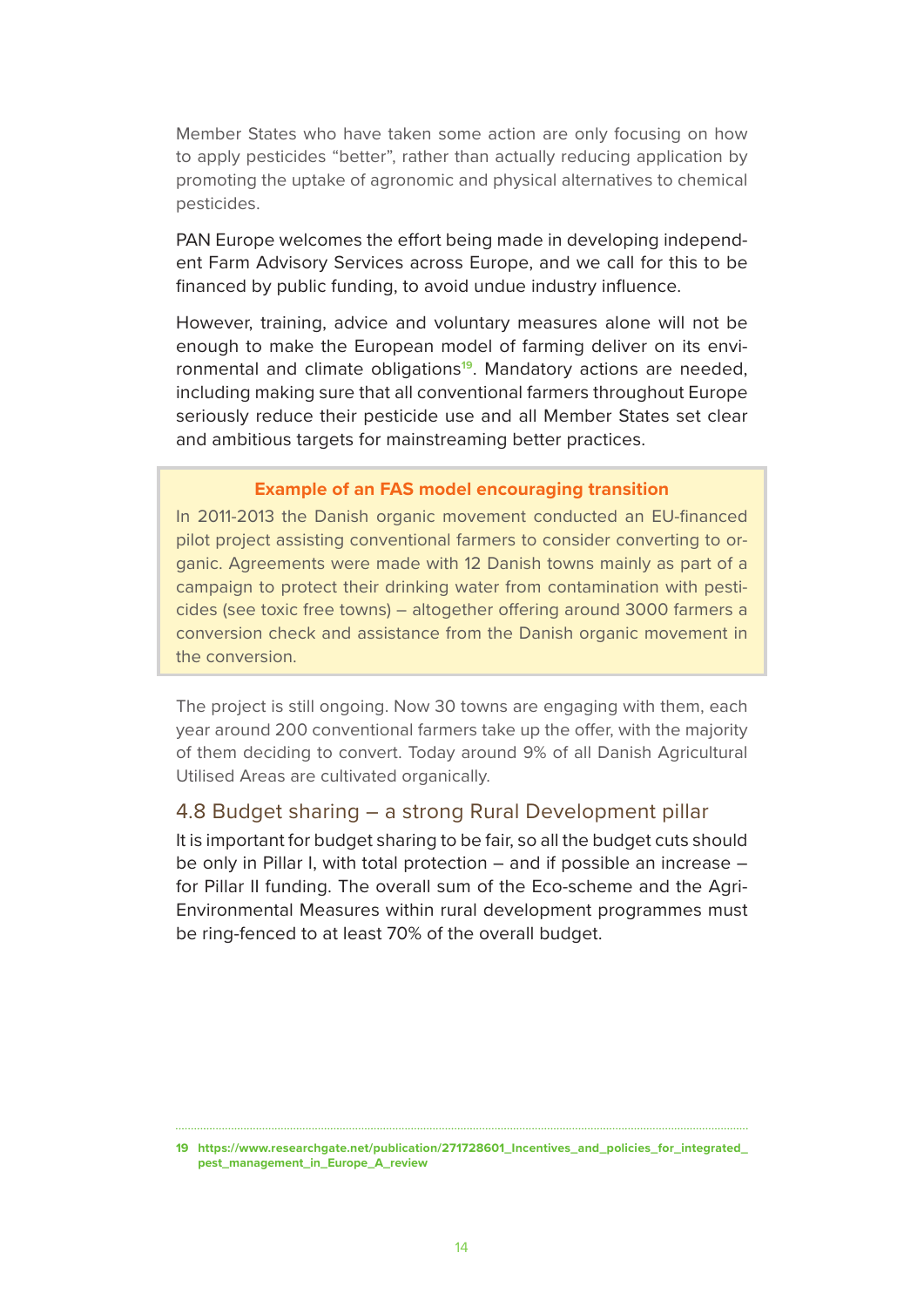# ANNEX

**I** n the 2013 reform of the Common Agricultural Policy (CAP), Member States did not accept the European Commission's proposal to integrate the SUD (Sustainable Use of Pesticides directive) and the Water Framework directive into the mandatory cross-compliance rules.

Instead it was agreed that the SUD would become part of the crosscompliance requirement only after Member States had defined farmlevel rules:

"The Council and the European Parliament invite the Commission to monitor the transposition and the implementation by the Member States of Directive 2000/60/EC of 23 October 2000 establishing a framework for Community action in the field of water policy and Directive 2009/128/EC of the European Parliament and of the Council of 21 October 2009 establishing a framework for Community action to achieve the sustainable use of pesticides and, where appropriate, to come forward, once these Directives have been implemented in all Member States and the obligations directly applicable to farmers have been identified, with a legislative proposal amending this regulation with a view to including the relevant parts of these Directives in the system of cross-compliance." (Addendum 2 to the CAP reform agreement of 25th June 2013)

A positive element of the compromise deal was that it would be mandatory for Member States to inform farmers about reducing pesticide use and introducing Integrated Pest Management as part of the information shared via the Farm Advisory Systems (FAS), which needed to advise on:

"Implementing Article 55 of Regulation (EC) No 1107/2009 of the European Parliament and of the Council (6), in particular requirements concerning the compliance with the general principles of integrated pest management as referred to in Article 14 of Directive 2009/128/EC of the European Parliament and the Council (7)".

This was translated into law as follows: Regulation 1306/2013, which applies as from 1st January 2015, stipulates in recital (11) that:

 "The farm advisory system (FAS) should cover at least the obligations at farm level resulting from cross-compliance standards and requirements. … That system should also cover the requirements imposed on beneficiaries by Member States in order… for implementing Article 55 of Regulation (EC) No 1107/2009, in particular requirements concerning the compliance with the general principles of integrated pest management as referred to in Article 14 of Directive 2009/128/EC of the European Parliament and the Council".